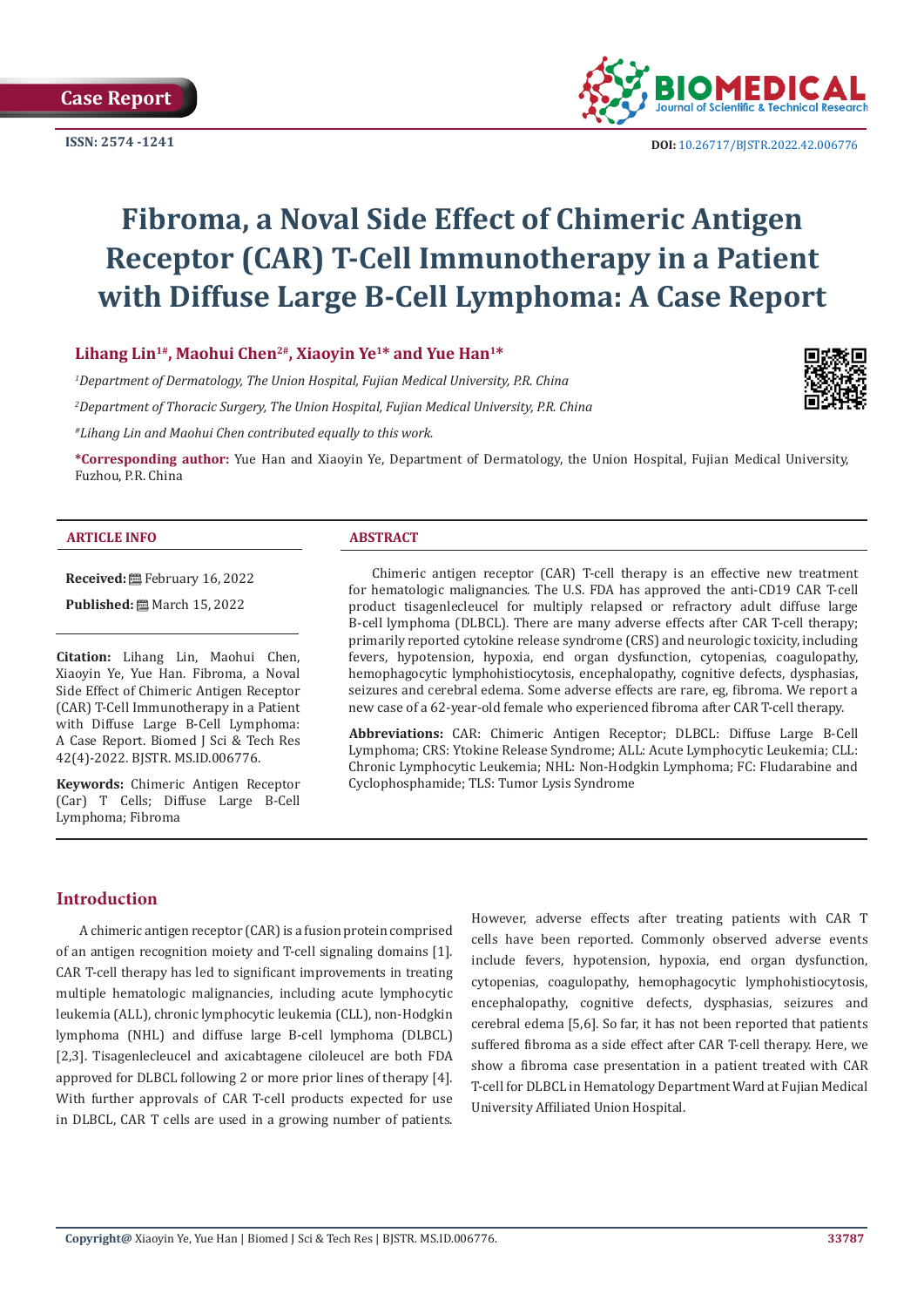# **Case Presentation**

 Briefly, A 62-year-old woman, diagnosed as NHL in 2013, performed a cycle-therapy of FC (fludarabine and cyclophosphamide). In Nov 2019, she relapsed again with regions of bilateral cervical, supraclavicular, axillary and inguinal lymph nodes most of which manifested as oval and smooth mass with medial hardness and mobility in the transversal plane. A tumor with tenacious texture and diameter of 6×7 cm was observed in the left chest of this patient. The patient was diagnosed as multiply relapsed and refractory adult DLBCL (Follicular lymphocyte transformed, GCB type, IVA phase, IPI score 4) with twice bone marrow aspiration. After a following FC lympho-depletion chemotherapy (cyclophosphamide 1.2g qd d1-3 combined with fludarabine 40mg qd d1-3), the patient received autologous CAR-T19 expressing murine anti-CD19 scFv costimulatory activation domains (CAR-T measurement: 2×106/kg; co-stimulatory: CD20; Duration: 9m). The analysis by flow cytometry on anti-CD19 CAR-T cell percentage showed a sudden drop from 1.10% to 0.30%. Meanwhile, she

suffered fever, cough, expectoration and shortness of breath 15 days following CAR-T infusion and was diagnosed as a grade 3 CRS, pulmonary infection and tumor lysis syndrome (TLS) according to the results of inflammatory index, blood uric acid, blood phosphorus, AST increased, blood oxygen, blood calcium decreased and lung CT display.

This patient obtained rapid remission after receiving tocilizumab, glucocorticoid and anti-inflammatory treatment. In the end, the patient was discharged with no compliment. About one year after CAR-T treatment, the patient came to dermatology clinic at Fujian Medical University Affiliated Union Hospital and complained about nodular in the same region of her left chest. It presents a smooth surface, hard consistency and a sessile base. Color is similar to skin, measuring up to 3 cm in diameter, and displaying slow growth due to low mitotic index. Finally, the patient was diagnosed as fibroma by pathological biopsy showing that mild keratinization of epidermis, hyperplasia of dermal collagen fibers and some lymphocytes infiltrated around blood vessels (Supplementary Figure 1).



**Supplementary Figure 1:** Pathological biopsy vertified that the patient suffered fibroma after CAR T therapy.

- a. Pathological image under microscope (×10).
- b. Pathological image under microscope (×20).

# **Discussion and Conclusion**

Currently, the U.S. FDA has approved the anti-CD19 CAR T-cell treatment for multiply relapsed or refractory adult DLBCL not well controlled with topical chemotherapy or when other therapies are inadvisable [7,8]. In the case report, we administrated CAR-T therapy for this relapsed and refractory adult DLBCL patient after FC chemotherapy. As a noval immunotherapy, CAR-T cell treatment is more effective as was established in sevaral placebocontrolled clinical trials a total of 488 adult participants with relapsed or refractory adult DLBCL not adequately controlled by topical chemotherapies [9-11]. Overall, participants who received CAR-T immunotherapy achieved greater response, defined as

the objective response rate. Moreover, a systematic review was performed in Jan 2019 included 13 English literatures and 263 cases which showed that patients treated with CAR-T experienced a higher complete-remission rate (46.8%) than the patients treated with placebo, and they also found that age, hematopoietic stem cell transplantation administration, CAR-T cell counts, and drug pretreatment also affected immunotherapy on CAR-T on relapsed or refractory DLBCL [12]. Unfortunately, a considerable proportion of the patients enrolled in the meta-analysis experienced ≥3 grade CRS or/both neurotoxicity. Regarding the adverse events, limitations to widespread use of CAR T-cell therapy may be toxicity, primarily CRS and neurologic toxicity. Manifestations of CRS